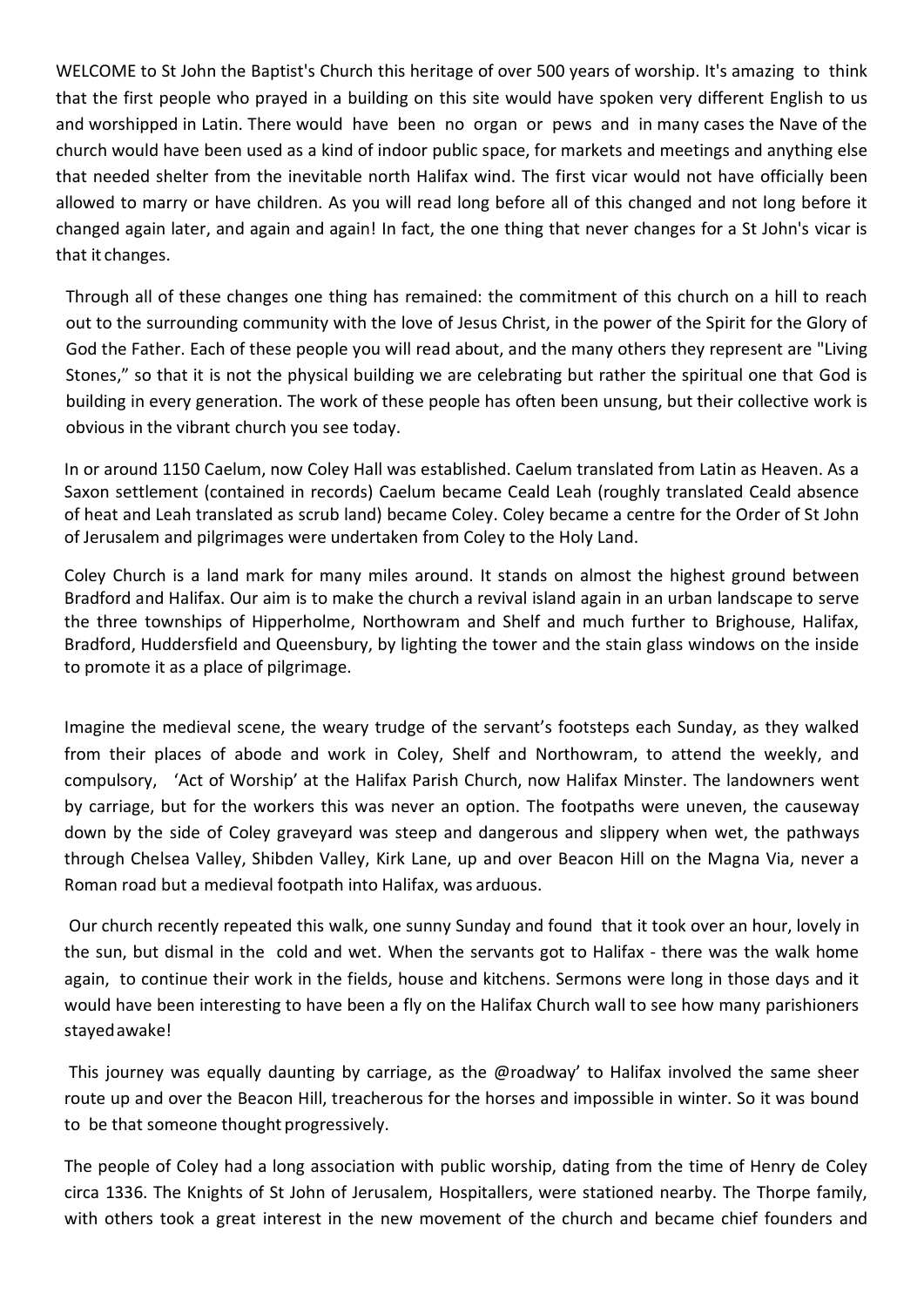patrons of the new benefice. Thorpe executed a deed of gift in around 1500, which would be the foundation of the chapel on this site. In 1513, on land bequeathed by local men, Coley became a "Chapel of Ease" to Halifax Parish Church. Its location was equidistance from the townships of Northowram, Shelf and Hipperholme and mid way between Halifax and Wyke, being one of the highest locations in the area, and therefore could be seen for many miles around. It would have been a considerable relief for all, to be spared the Sunday trudge to worship.

In 1513, the original church some 28 yards long and 13 yards wide was built including a tower. In 1515 the church was enlarged and it reported that it was one of the first churches to contain pews. Around 1530, a school, located at the church, was formed and Rev'd Thomas Standeven was made school master 1563. Later, Matthew Brodley was a pupil at the school and in 1648; he endowed money for Hipperholme Free Grammar School to be erected. There is still a very strong link between the church and the school today who hold several school services in church.

The church was not without its problems and in 1546 Henry VIII endowed all the church property to Sedberg School, but locally the people stoutly resisted the confiscation of the property of the church. In the course of time the church passed into decay and in 1631, the church was enlarged again, still possessing a tower and two porches. Drawings show the church to be a plain one-cell aisled building with square Tudor windows, no clerestory, two south entrances and a tower at the west end.

In 1711 the church was rebuilt and an inscription was placed over the West door commemorating the event. Eventually, in 1818, the old church was entirely replaced by a new one on the same site. The original rough masonry was used in the footings of the east wall and the record in the form of an inscription of the previous enlargement was retained and built in the tower in the clock chamber. The foundation stone of this entirely new building was laid on the site of the ancient Church on February 26th, 1816.

Like so many so-called "Million pound" churches, Coley is styled in what is commonly known as "Commissioners Gothic". A local architect was employed, William Bradley who was described by Miss Anne Lister mistress of Shibden Hall as "not a man to depended on, very idle, not fit to be an architect".

James Parker wrote- "unfortunately in the worst period of ecclesiastical architecture the present church was built". Coley church is essentially a Georgian preaching box, though with gothic trimming. Regency gothic was thought to be a bastard style with columns made of wood. The windows are in the  $18<sup>th</sup>$ century style with no historical precedent. On three sides of the church was built three galleries known as 'Cleveland Churchwarden' Galleries, which brought the maximum number of within earshot of the preacher.

Being fairly new, the church was not re-ordered until 1901 and the architect was Charles Hodgson Fowler, architect to the Dean and Chapter of Durham. The main alterations were that the side galleries were removed as they were no longer needed as Coley parish had planted new churches in the surrounding areas of Queensbury, Shelf, Halifax and Northowram between 1844 and 1913. The chancel arch was widened, vestries built and the memorial plaques relocated, the organ removed from the west gallery to its present position, and a new vestry built. The re-building involved considerable disturbance of the dead with some tombs still remaining in the undercroft in their original places.

A plaque was erected in memory of the deaths of Messrs Lister, Cockshot and Greenwood who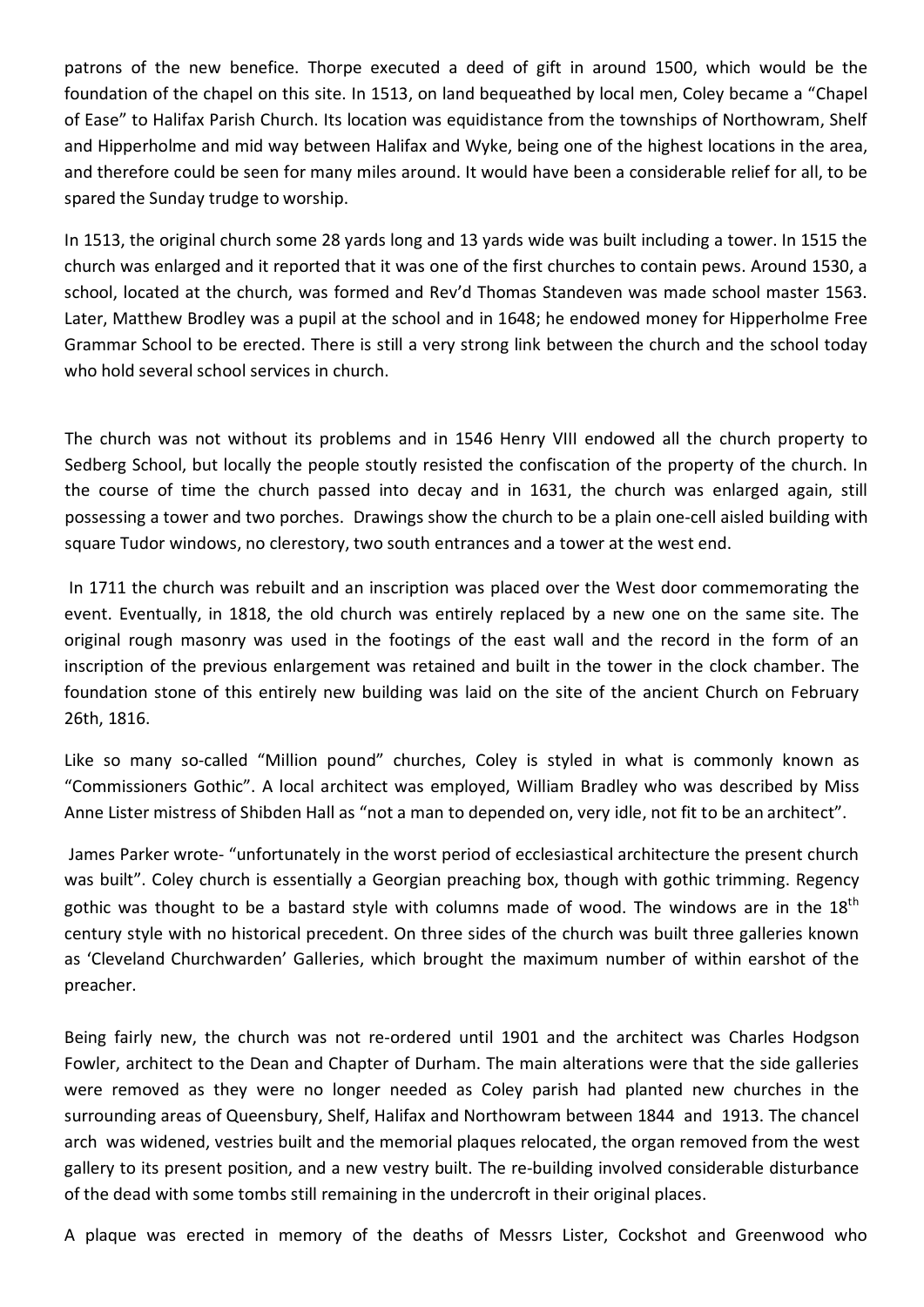contracted anthrax during the removal of the graves from the undercroft in 1901. The then Bishop of Wakefield, opened the re-designed church on September 14<sup>th</sup> 1901. Eighteen windows are stained glass depicting scenes from the bible, the oldest was installed in 1863 the rest in the early 1900, and all with a story of their own, only four of the 22 windows are plain glass. These windows are very beautiful, in good condition to date, and the artwork and craftsmanship are an excellent record of church architecture.

The tower houses one of only 180 turret clocks produced by Thomas Cook and was made in 1875. It is unique as it is fitted with a single 5 leg gravity escapement coupled with a 30 second remontoire, which drives the hands, making our clock a very special time piece. These clocks are beautifully engineered pieces of art. Each tower has a large clock face so is visible on all directions. The clock is still working after 129 years and keeps accurate time.

The tower forms an intergral part of the west end structure of the church and on the inside west wall, there is a unique double sided Coat of Arms, approximately 2.2 m tall and 1.5 m wide with one side is the coat of Arms of Queen Anne 1707 to 1714 and on the reverse side is the Arms of George III dated 1804. Its uniqueness is that the unicorn is on the left and not on the right of the central carved badge. This probably had been the chancel screen. Other coats of arms plaques are a George III amended with a V for Victoria as well as a painting of the arms of Victoria. There is a model of the church made of wood by John Northend aged 18 years built in 1840 carved with the only tool a pen knife. The church plate, which is displayed in York Minster, dates back to 1571 to 1632. A new balcony and stairs, within the nave, was built in 1996 to commemorate the life of Norman Lister, grandson of the Mr Lister who died from anthrax

We have a list of all our Vicars over 500 years of worship on this site since the first vicar in 1513 and there few parishes in the ancient Parish of Halifax that can show so large and unbroken list of incumbents. There is a list spanning 150 years of Curate of Coley. In 2013, St John's Church, Coley, celebrated these last 500 years with a year of worship, praise and rejoicing.

This church has been a place of gathering, a place of joy and a place of sadness sometimes, but always it has been a place engraved on the hearts of local, and some not so local, people. Over the centuries the loyal and hard working people of Coley have poured their fervour and love in a passionate conviction of the worth of this "Church on a Hill". Our church is visible from all parts of the compass as far away to the south as Emley Moor (20 miles), the heights of Queensbury (13 miles), the west beyond Wainhouse Towers Sowerby Bridge (18 miles) and the east beyond the M606 (15 miles).

Those who walk by, those who will come in, both the sacred and the secular will be touched by the sense of history and of presence within the walls of Coley Church. There is warmth and a sense of peace within the church and the prayers and worship of all the saints who contributed so very much to the ambience of the building, give testimony to the heritage of this place and to the proposed proactive continuity for future generations.

Over the years many folk made their mark on the history of Coley Parish. The Rev'd Oliver Heywood, who was vicar in 1662 was removed from office as he would not conform to the new church rules. He started the local non-Conformist movement and became a Presbyterian minister in the area, building a church in Northowram. Captain John Hodgson, a Coley worshipper, broke away and formed a Congregational Church locally. Matthew Brodley, born in the Parish and educated in the school, now known as Hipperholme Grammar School in the early 1600 founded by the church and was aided to become a successful and wealthy goldsmith and jeweller, eventually appointed Paymaster to King Charles.

What connects our church with John Kerry, the U.S. Secretary of State, the answer is John Kerry's mother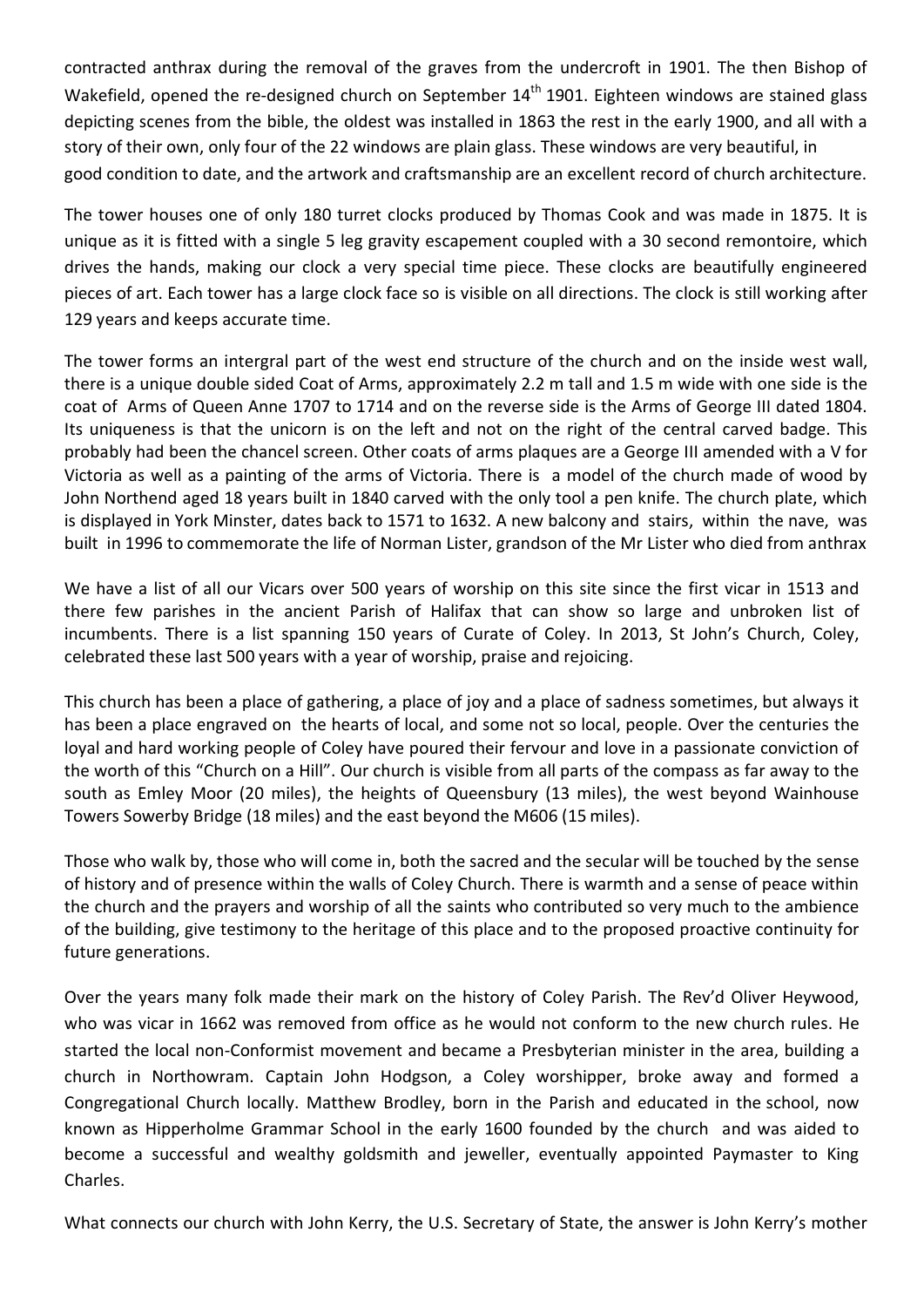is directly descended from Rev'd Richard Denton. The Rev'd Richard Denton took some parishioners from Coley to New England, in America, where he introduced Presbyterianism in the America and is credited with establishing the first Presbyterian Church in America.

Herbert Jackson Jnr, wood carver, installed screens in the church and was the son of Herbert Jackson wood carver renowned throughout Yorkshire and surrounding counties for his ornate carving in the 20's and 30's. These eccentrically carved screens are to be seen in Coley church today.

The Prime Minister, David Cameron is directly descended from Thomas Whitely of Coley and Margaret Bothes of Shelf, who were residents in the Parish of Coley.

To display our heritage, part of the balcony will be converted into a museum/display area of our long history using the artefacts and photographs we have stored in the church. One feature will be the Knights of St John's carved stone symbol taken from the Chapel House Inn, it's one of three known plaque in the area, one at Coley Hall and the other at Upper Edge Farm. Other features will be photographs of past Vicars from1896 to the present day.

The fixed items inside the church will form a heritage trail for the young and old. This will be developed in conjunction with a Heritage Outdoor Trail encompassing the different historic landmarks in the close vicinity.

Using material research for our 500<sup>th</sup> celebrations a book will be written and published. For people searching their family history a full data base of births, marriages and death will be produced.

To emphasis the "church on a hill" concept, we shall locate cameras on the tower to show a 360 $^{\circ}$  view to show the reverse view of the church on the hill. As access to the tower is restricted we shall install a camera, linked to the computer to show the clock and its workings.

## **Our story is special**

 $\mathcal{A}$  built on a hill the height of the tower is 780 feet above sea level

- $\mathcal{F}\oplus\mathcal{F}$  the tower houses a clock produced by Thomas Cooke and Sons of York,. Restoration of the hands on the clock was undertaken, and requires to be wound up twice weekly. The clock is fitted with a single 5 leg gravity escapement coupled with a 30 second remontoire, which drives the hands, making our clock a very special time piece. Thomas Cooke only made about 180 turret clocks and ours was made in 1875 and is one of the larger clocks produced. Thomas Cook ceased production in 1885.
- $\mathcal{Q}$  can be seen from all points of the compass from many miles away
- $\mathcal{Q}$  have eccentric carved crests and plaques,
- ./ we were defiant
- $\mathcal{Q}$  it's a place of pilgrimage for both secular and sacred. Every Sunday 160 footfalls of people cross over the threshold. Visitors come from all over the world to research their ancestors who have emigrated from Coley and surrounding district. Former students of the Grammar School come to show their families their early years as the school birth place and are grateful to know that Coley Church continues to hold services in the church. The secular pilgrims are many people who walk their dogs and the numerous walkers walking the historic local walks many of which include the church location.